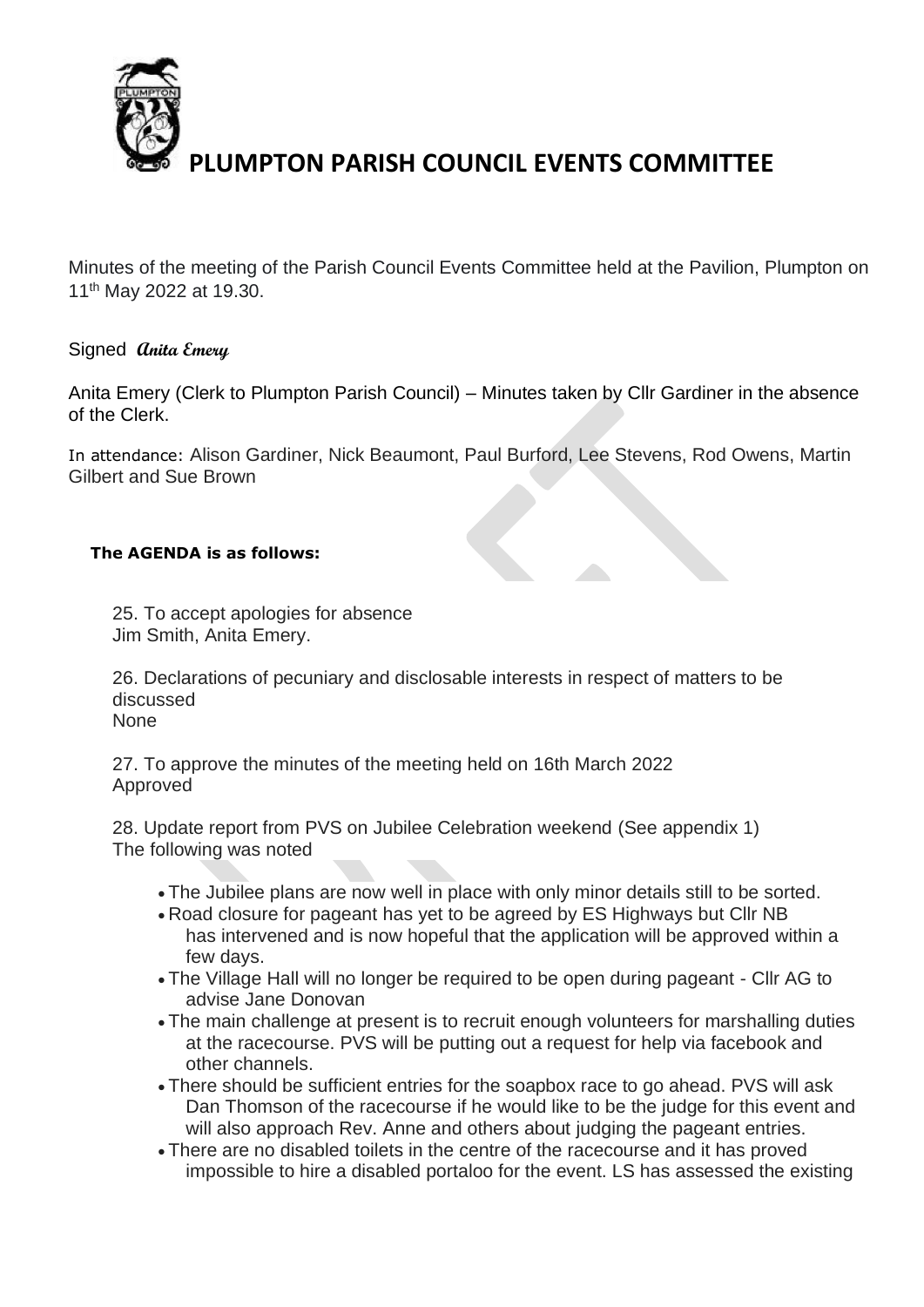

facilities and established that they are wheelchair accessible (albeit with some challenges), but she will also ask the racecourse whether the disabled facilities in the stands might be made available if needed.

- The racecourse management previously advised PVS that they wanted to agree a contract with PPC in case of any damage caused during the event but to date have not made contact. No action will be taken unless they contact PPC to pursue this.
- PVS are drafting the publicity supplement for the June parish mag for submission by the copy deadline of 13 May. It was agreed that the Committee would not need to clear this.

## 29. To discuss action points from March meeting

All actions completed except 1 (Road closure) for which approval is expected shortly.

## 30. Risk Assessments

Risk assessments were agreed subject to minor drafting change ( substitute 'serious injury' for references to 'death' as considered more proportionate in this context) . PVS to forward finalised risk assessments to Clerk for records.

It was noted that written guidance will be issued to groups that are participating in the pageant as a further mitigation against risks in this area.

LS queried whether an additional risk assessment was required for activities taking place around the Village Hall on 2 June. It was noted that PPC's standing risk assessments in respect of use of the VH and green should cover most eventualities but PVS would advise village groups involved in providing entertainment or catering to be mindful of their own risks.

## 31. Update on income and expenditure

The schedule of income and expenditure to date was agreed. Projected expenditure ( including provision for post-event production of a souvenir brochure) is currently £40 below budget.

32. Items to be added to future PPC Events Committee agenda

- Review of the Jubilee Weekend events and learning points
- Review of final finances
- to consider if the Events Committee should continue beyond the platinum Jubilee

Meeting closed at 8.20pm

Date of next meeting 13 July 2022, 7.30pm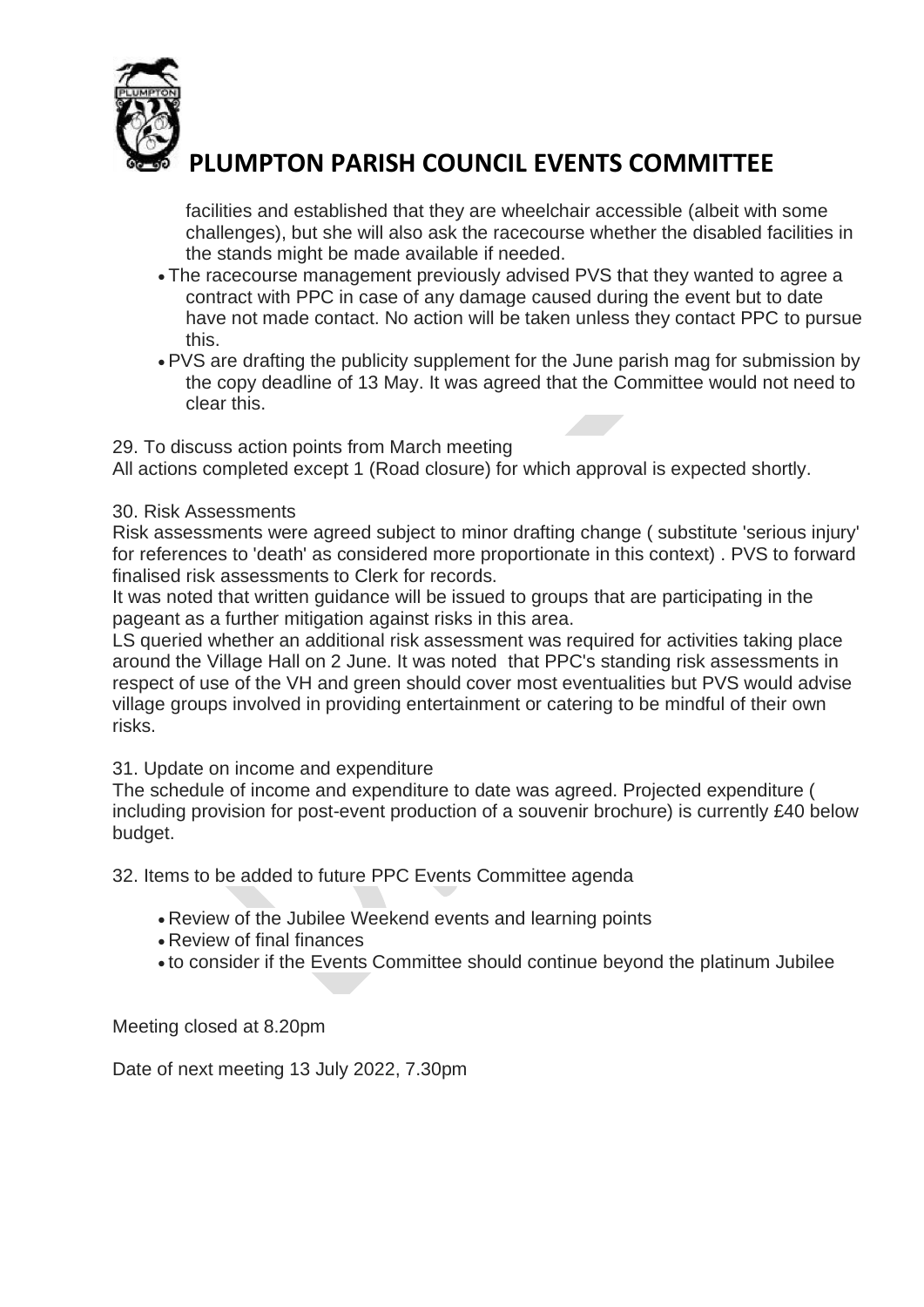

Appendix 1.

#### **PLUMPTON VILLAGE SOCIETY**

#### **QUEEN'S PLATINUM JUBILEE UPDATE 11 May 2022**

#### **Agenda Item 28: PVS Jubilee Weekend Summary Report (for minutes)**

The programme of events outlined at the last meeting is progressing as planned. Neighbouring villages of East Chiltington, Streat, Hamsey, Offham and Cooksbridge have been invited to the Big Event at the Racecourse.

The programme was launched at the Pop Up Market on 9 April and those attending were pleased with the activities underway. The May Parish Magazine had a 4 page centrefold article of the planned events and since that time the following have occurred:

- Prior to the Weekend: The school have confirmed they will be doing a litter pick project to 'Clean for the Queen' a week before the Jubilee. The Station Partnership will be putting red, white and blue flowers in the planters just before the Jubilee weekend. The hoped for Plumpton 2022 Exhibition does not appear to be taking place.
- Thursday 2 June: A toast to the Queen alongside the unveiling of the jubilee tree is now in place, with sparkling wine donations, plastic champagne glasses and volunteers to serve in place. Any shortfall in wine donations to be covered by PPC.
- Query: The Village Hall activities on 2 June are by the Parish Council, Pantomime Society, Wings Youth Group, School Choir, Turning Pointe dancers, the Primary School Portrait of the Queen exhibition, the Camera Club book launch and refreshments by PVS and bar by Cricket Club. Clarity is sought on whether this co-ordinated event can come under the Parish Council's Public Liability Insurance and who should do the risk assessment.
- Friday 3 June: Jane King, the High Sheriff of East Sussex will now join Sara Stoner DL in the service of thanksgiving which will be led by the Archdeacon of Brighton & Lewes. Only Councillor NB and his wife, plus the College Principle have accepted formal invitations so far. Ladies from the church have agreed to run the 'Bake a Cake Fit for the Queen' competition on 3 June.
- Sunday 5 June:
	- $\circ$  There are currently have 7 floats, 1 or 2 walking groups, 4 motorcycles and 15 cars for the pageant, with more to come. The road closure request is still progressing.
	- o Judging of the pageant entries is still to be finalised, with judges for the floats, motorcycles and cars required. If any Councillors would like to get involved, this would be welcomed.
	- $\circ$  The Parish Council Public Liability Insurance requirements have been reviewed and 1 Marshall is required for every 100 attendees. 6 Marshalls (plus the Southern Rail personnel) will be in place for the Pageant with an expectation 300 will line Station Road. For the racecourse part of the day, there is an expectation that 1200 will attend and 800 at anyone time. With the racecourse timing from noon to 7pm (event ends at 6.30pm) that is 56 marshalling hours. We have sought volunteers by contacting our normal helpers and also putting in the magazine/posters a request for volunteers to help for 1 hour. Only about a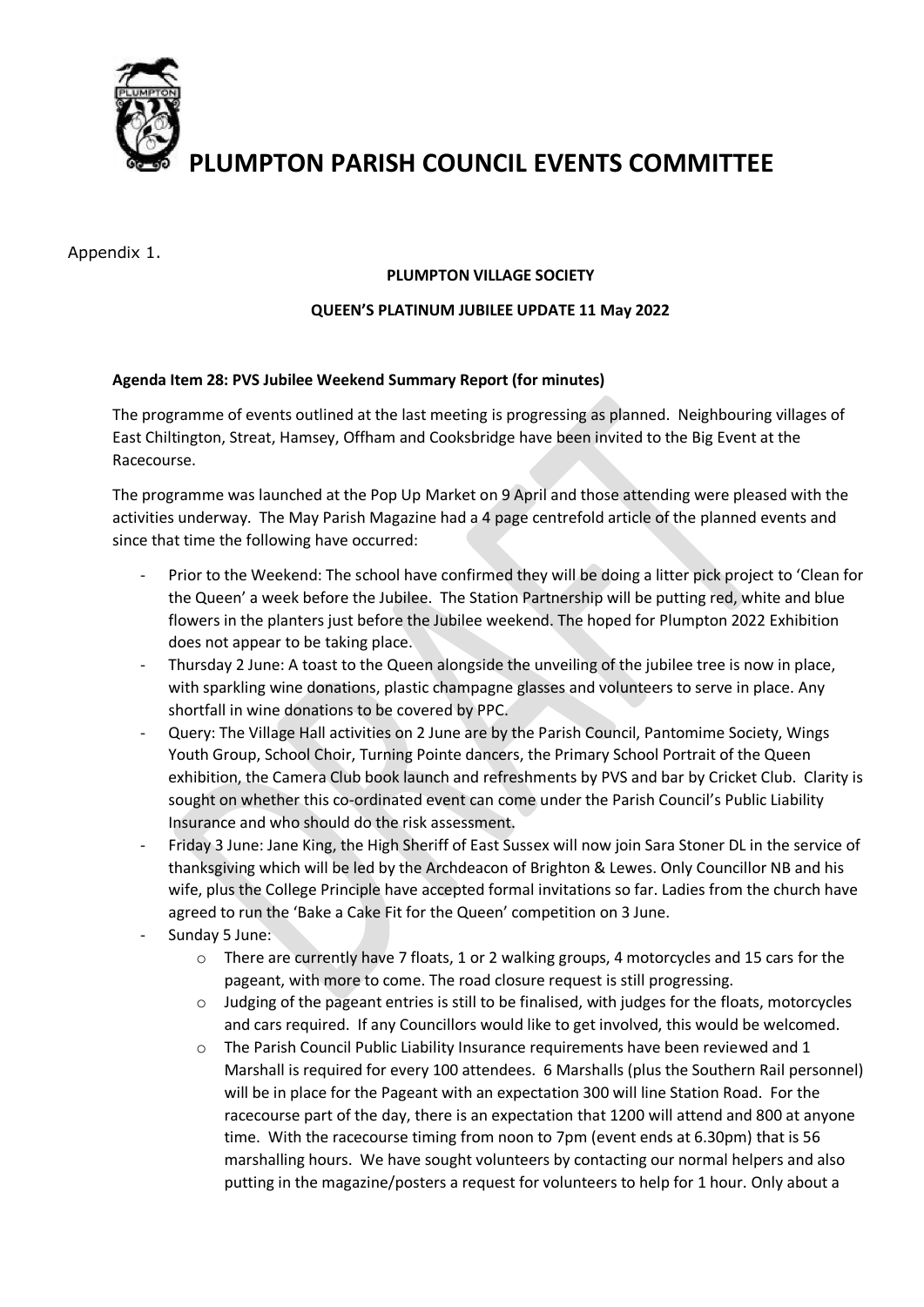

dozen have stepped forward to help so far. Clearly, the PVS Committee would like some time off duty during the day and this is our biggest challenge.

- $\circ$  The fairground booking has been confirmed supplemented with 8 local clubs and societies run stalls. Possibly more to come.
- $\circ$  The outside food refreshments vans/stalls are confirmed with the bar arrangements still under discussion with two concessions speaking to the Racecourse.
- o There are no disabled toilets on the centre of the racecourse and all efforts to secure a disabled portaloo have not been successful as all are already booked out. We will review this with the racecourse later this week.
- $\circ$  The Soap box entries have increased, and a current update will be verbally provided at the meeting.
- $\circ$  The tug of war/friendship is proving difficult, so we will try to have an impromptu call for volunteers on the day. If a tug can be achieved that will be a bonus.
- $\circ$  The Band has been paid in full now (£1,199).
- Plumpton Racecourse. The Racecourse have been very accommodating in providing the venue for the Big Event. There is a verbal commitment to cover any out of pocket costs eg electricity consumed at the event (£50 in budget). The racecourse is now looking to put in place a formal agreement with PPC in case of any damage during the day.
- Post event publicity: The Camera Club have offered to take some photos over the weekend and work is underway to understand if there are any gaps in the weekend activities that still need to be captured. Mid Sussex Times/Argus are creating a special post jubilee supplement and we are in contact with them to include Plumpton celebrations. It is still the intention to

## **Agenda Item 29: High Level Actions from March 2022 Meeting**

1. Station Road closure from East Sussex Highways and Notice to National Rail – Approval still awaited.

2.Comms – Neighbouring villages invited to attend the Big Event, with East Chiltington invited in the Parish Mag article, Streat invited through a Streat led email to villagers and the Hamsey Spring Newsletter due to be issued around 26 May. The other villagers are doing their own events on Saturday 4 June, which fit in nicely with the Plumpton programme with a free day on 4 June.

5.Engagement with the schools at Plumpton and Chailey/PTFA's. Plumpton Primary School have thrown themselves fully into the Jubilee Celebrations. PPTFA are doing a Jubilee tea towel to raise funds. Chailey School are concentrating on the academic exams and therefore are unable to participate, but have publicised the Big Event for us.

7.To gain firm commitments from local organisations for Pageant and Stall entries and Soap Box entries – This has been achieved via online entry forms for the Pageant and Soap Box entries and stallholders by individual invitations and acceptances. More entries are likely in all categories.

8. The Parish Mag programme. This was signed off by PPCEC for the May issue. A standalone version of the programme has not yet been printed due to the movement in some areas conveyed in agenda item 28. This will be done shortly. The June edition will be a special Jubilee edition and issued a week before the Jubilee. The print deadline is 13 May and PVS are working on a punchier version of the May Programme, plus an